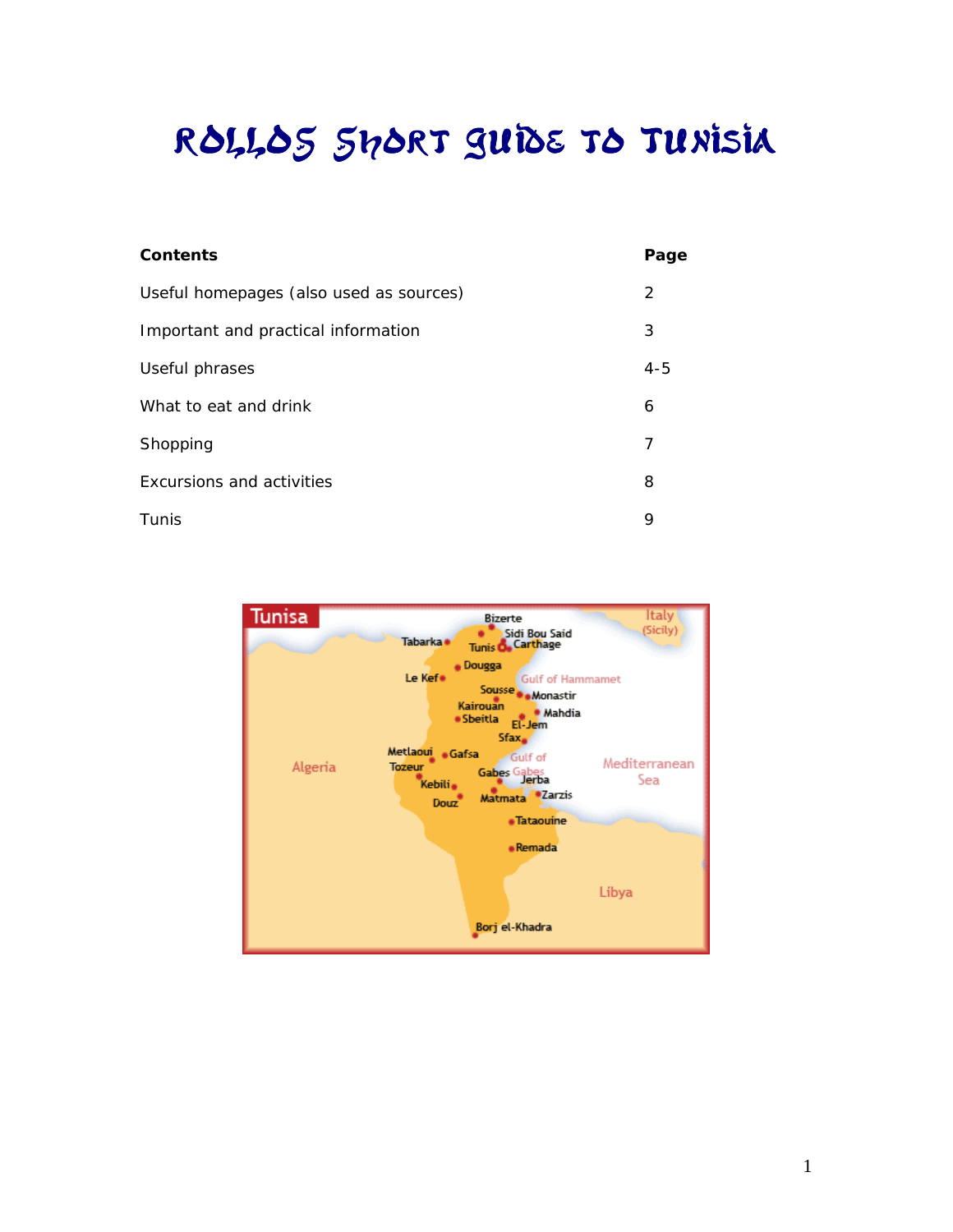# <span id="page-1-0"></span>**Useful homepages**

[www.tourismtunisia.com](http://www.tourismtunisia.com/) - Official Tunisian tourist page [www.tunisiaonline.com](http://www.tunisiaonline.com/) - Information about Tunisia <http://wikitravel.org/en/Tunisia>- Wikitravels page about Tunisia <http://en.wikipedia.org/wiki/Tunisia> - Wikipedia information about Tunisia <http://www.tunisia.com/>- A lot of information about Tunisia <http://www.lexicorient.com/tunisia/> - A lot of useful information about Tunisia

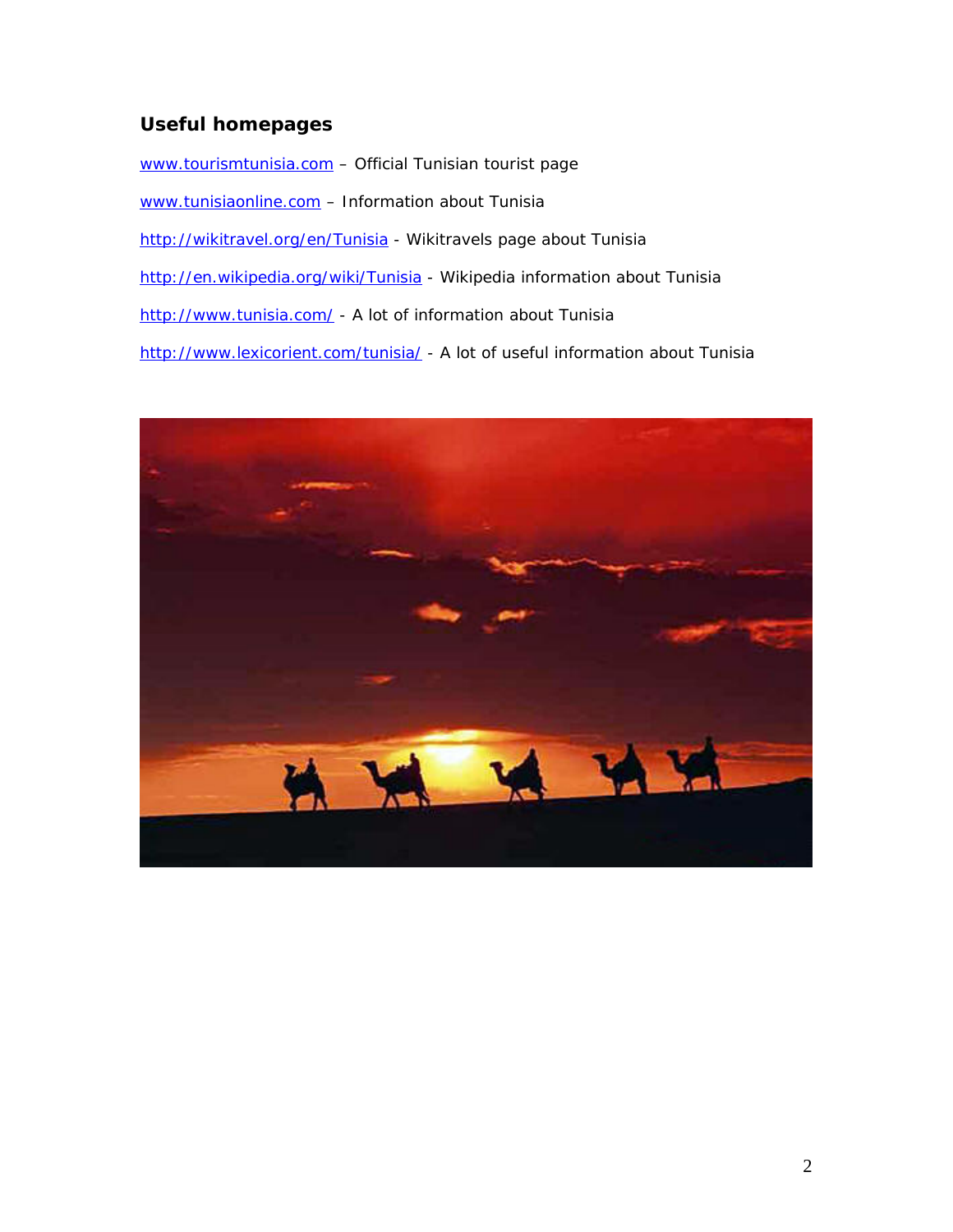# <span id="page-2-0"></span>**Important and practical information**

### **Electricity**

Same sockets as in most of Europe (not UK) and 220v.

### **Languages**

Apart from Arabic many speak French. Signs and menus are often in both Arabic and French. At hotels, restaurants and in larger cities English works fine.

### **Tip**

Giving tip is common when eating at a restaurant. Give tip if you are satisfied. 10% is average.

### **Security**

Tunisia is considered to be a quite safe country to be a tourist in. The police are very visible and there are police stations in all tourist places.

Theft of belongings from hotel rooms and room safes can happen and its best to keep valuables in a secure place, i.e. supervised hotel safe deposit. Don't carry around too much cash; keep wallets and purses close to you where pick pockets cannot reach them.

Persistent persons trying to sell stuff to you are best handled by ignoring them or just smile at them and say something like "Merci, Non!" or "La shukran".

### **Water**

The water in Tunisia is usually drinkable. It contains chlorine so the taste may not be very good. Examples of bottled water are Safia, Sabrine (non sparkling) and Garci (sparkling).

### **Money**

1 € is about 1,745 TND. You cannot buy TND outside of Tunisia. Bring € and exchange them in Tunisia. You can also withdraw money from ATMs. Larger hotels and stores accept the major credit cards.

Try to have a lot of coins and fewer notes. Otherwise prices may be rounded upwards.

In order to be able to exchange back to  $\epsilon$  you need to keep your exchange receipts.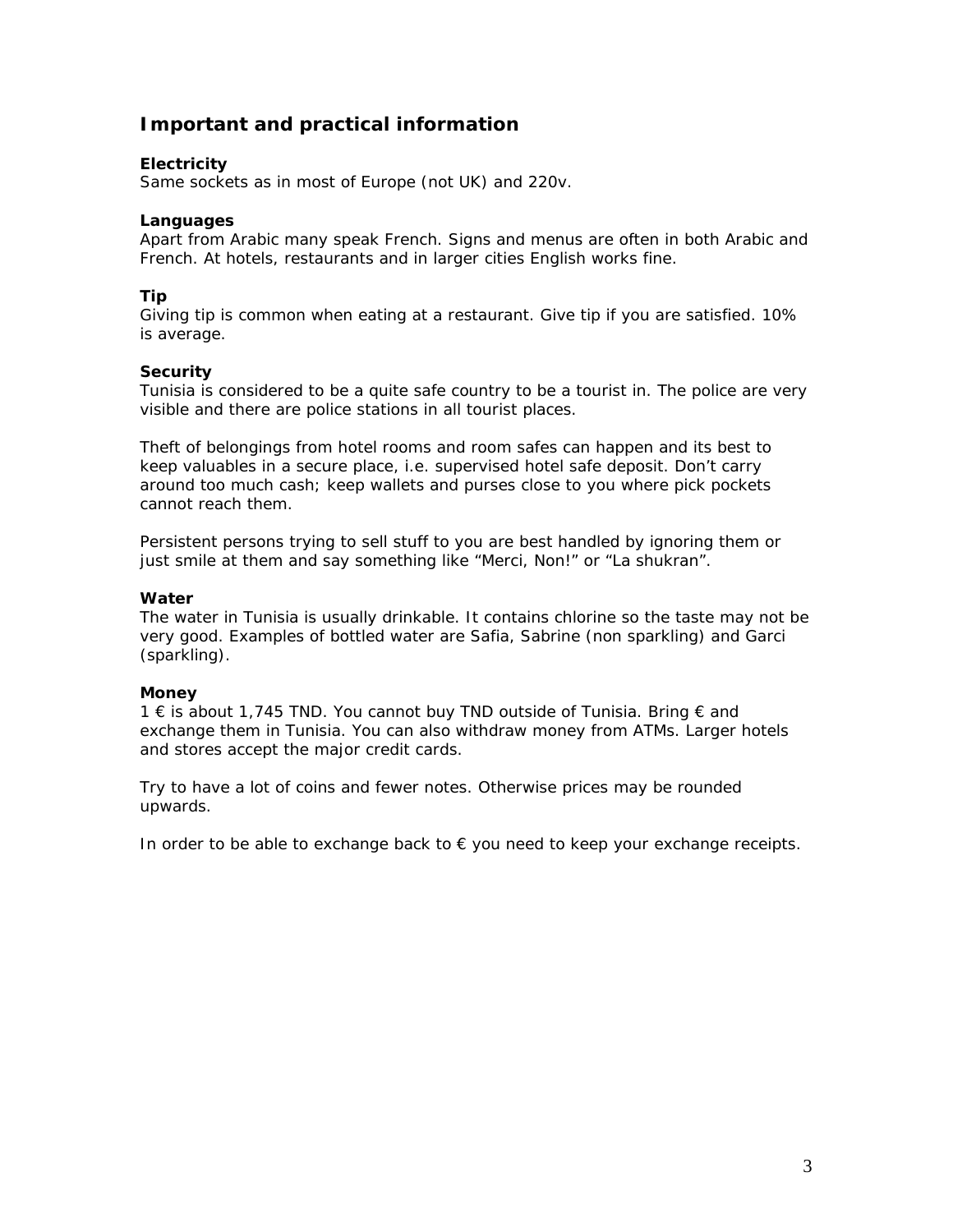### <span id="page-3-0"></span>**Useful phrases**

**General** 

Yes – Naam or Ey

No – La

Thank you – Shukran

No Thank You - La Shukran

Good - Bahi

Excuse me – Samahni

Good afternoon/hello - Salem Alejkum

Good morning – Sbakhir

Good night - Ala khir

Hi, Hello - Aslama, Ahla or Marhaba

See you, bye - Bislama

How are you? – Chnoua hwalek or Labes?

I'm fine and you? - Labes. Winti?

What's your name? - Sismek?

My name is XX - Ismi XX

Do you speak English? - Tikallam angleez?

Can you translate this for me? - Shnouwa ma'ana hadha?

I don't understand! - Ma nifhimsh

I don't speak Arabic - Ma nitkallamsh arbi

### **Restaurants**

Is this table reserved? - Ettawla hethi mahjouza

Give me the menu please - Atini el menu yaaychik.

I'd like to eat Tunisian food - Nhib nakul akl tunsi?

What's the daily dish? - Chnawa el sahan mtaa lyoum?

It tastes good - Bnin barsha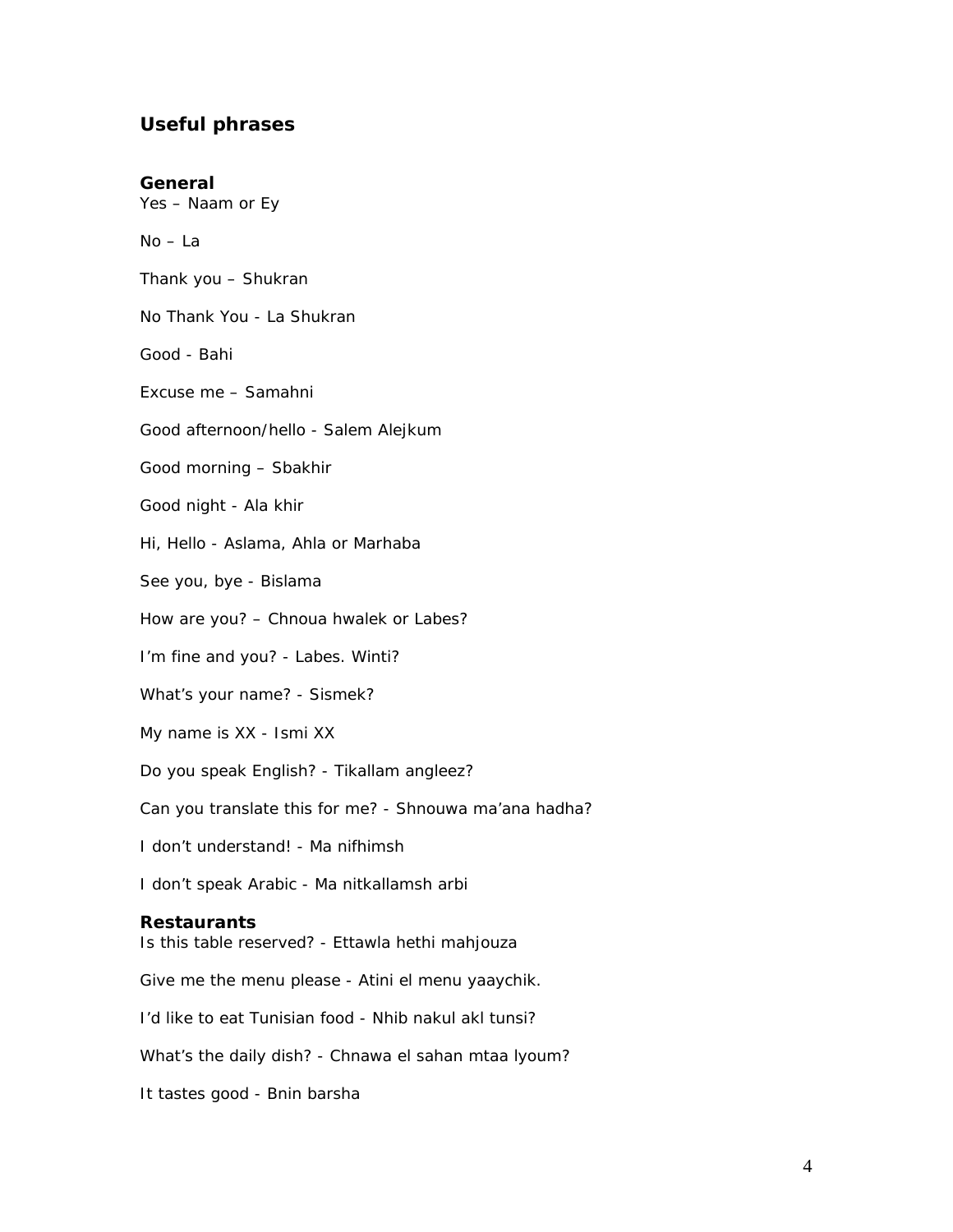How much must I pay? - Kadech yelzemni nkhallas?

Tea – Che

Tea with milk – Che bel halib

**Shopping**  Too expensive - Ghali barsha

Cheap – Rkhis

Expensive - Ghali

Can you lower the price? - Tejm tnaks fi soum

Do you have anything else? - Mandiksh haja okhra?

I want to buy this shirt - Nheb neshri el marioul hetha



Ruins in El Jem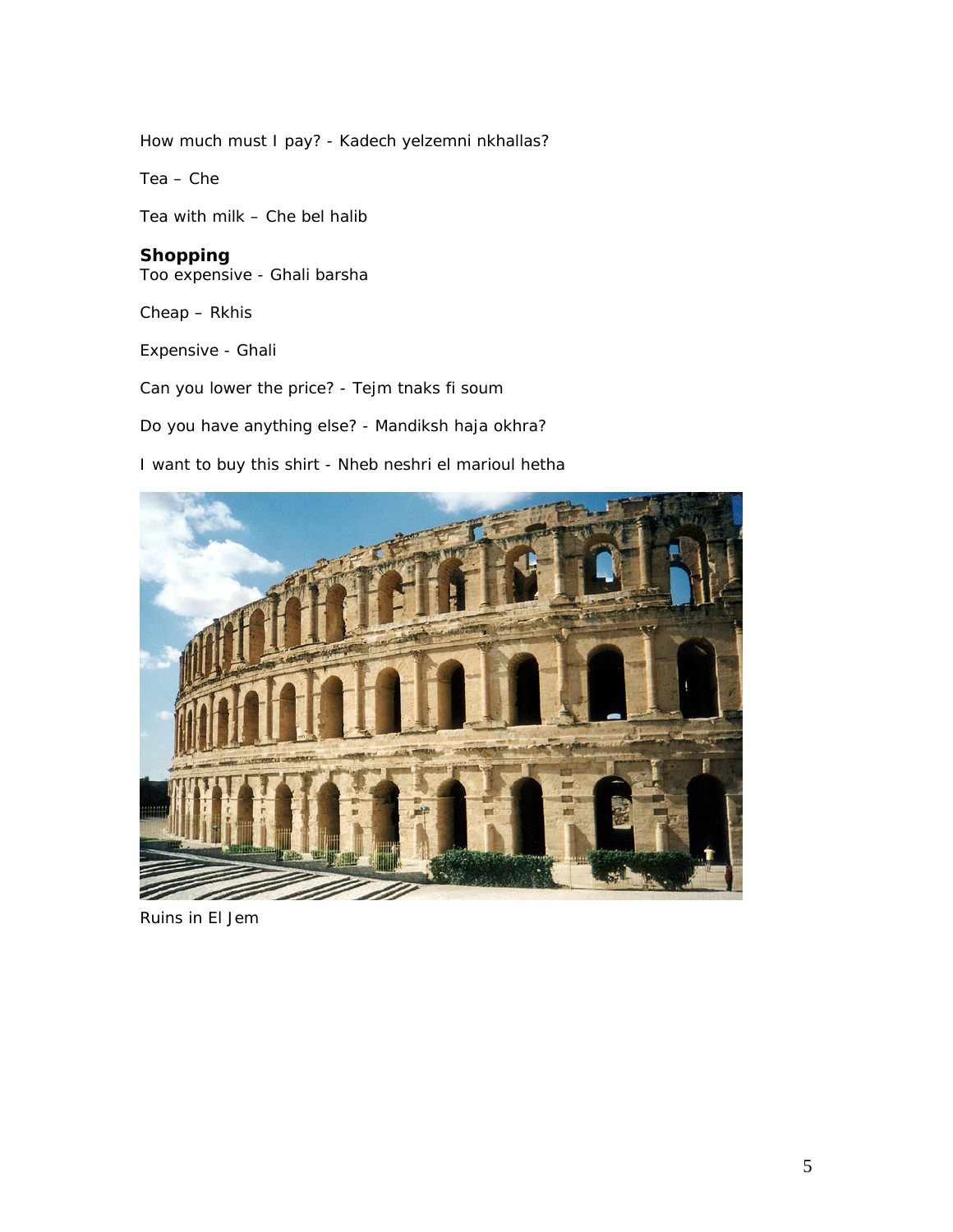## <span id="page-5-0"></span>**What to eat and drink**

### **Food**

### **Bric**

Fried triangle formed thin pastry. Eat it with your hands. Sometimes mixed with tuna and shrimp.

### **Couscous**

National dish in Tunisia. Everyone knows what couscous is.

### **Ojja Merguez**

Lamb sausages with tomatoes and red pepper mixed with eggs. Quite strong!

### **Chorba**

Chroba means soup. Some of the ingredients are harissa, red pepper together with pasta.

### **Tajine**

Tunisian dish based on eggs and artichoke. This dish is made in an oven. In the bottom you put cheese, parsley and garlic. Minced lamb meat and eggs are then added. On the baking tin you put the artichoke in the mince lamb meat and everything is cooked in the oven.

### **Coucha**

Lamb shoulder cooked with spices.

### **Berber lamb**

Lamb cooked with potatoes, carrots in a clay pot

### **Balbaloni**

Fried sweet donut-like cake served with sugar.

### **Drinks**

**Celtia** 

Local beer brand. Celtia on tap is supposed to be good.

### **Boukha**

Tunisian brandy made from figs

### **Mint tea**

Sweet peppermint tea

### **Coffee**

Strong coffee in small cups. Cappuccino is also served strong.

### **Water**

The water in Tunisia is usually drinkable. It contains chlorine so the taste may not be very good. Examples of bottled water are Safia, Sabrine (non sparkling) and Garci (sparkling).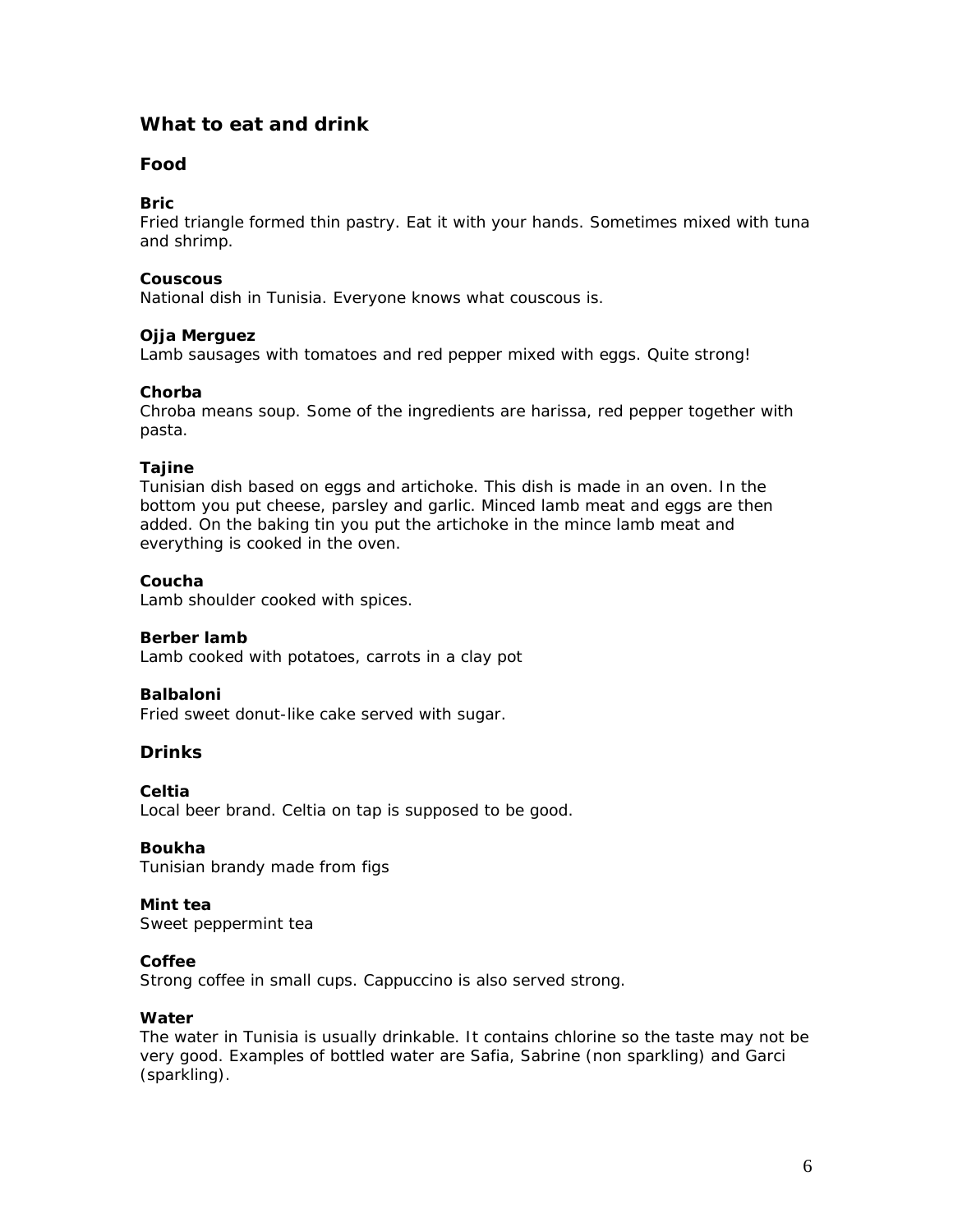# <span id="page-6-0"></span>**Shopping**

Try to have a lot of coins and fewer notes. Otherwise prices may be rounded upwards.

### **Water pipes (Nargileh)**

In Tunisia you can find a large variety of water pipes in all sizes and qualities. According to Slim you should talk to his brother Karim who knows good quality water pipes.

### **Interior decorations**

Lanterns, pillows and other smaller interior decorations are found in the suuqs.

### **Other stuff**

Sand roses – Stone created by the movement of the sand

Chabb – A stone which is a shaving soap. Supposedly good to relieve cuts

### **Artisanat**

Shops with the name Artisanat means that they sell handicrafts, souvenirs and some ancient (prehistoric) finds. Fixed prices and more expensive than the suuq. Found in the larger cities.

### **The Suuq in Tunis**

'Suuq' is the Arabic name for market; 'medina' is the Arabic name for town. In Tunis today, the suuq is also called medina. And there is a good reason: most of what once was Tunis is today like one enormous shopping centre and handicrafts factory.

Today, the medina is still inhabited, but only a small percentage of the total population of Tunis lives in these quarters.

The suuq is far from randomly arranged. There are areas for goldsmiths, for metal workers, for fabrics etc. And then there are the areas for tourist items. This is of course the area you won't have to search to find. Just start at the Bab el Bahr, take the left entrance to the suuq, and enjoy.

Just remember: there is nothing you find here, that isn't available in other tourist centers. And prices are generally higher here, too.

Just a few streets up from the main mosque, you will come to the gold jewelers' suuq, the Souk des Orfèvres, where gold of high carats is sold (Tunisians think of gold of European style (9 and 14 carat) as junk). The style isn't always very advanced, but in general you won't have to pay through your nose for the work either. Beyond the products, look out for the security measures here: very small shops often just 1,5 meter facing the street, and very narrow alleys, that often are packed.

### **Avenue Habib Bourguiba**

Avenue in Tunis with many stores, cafés and restaurants.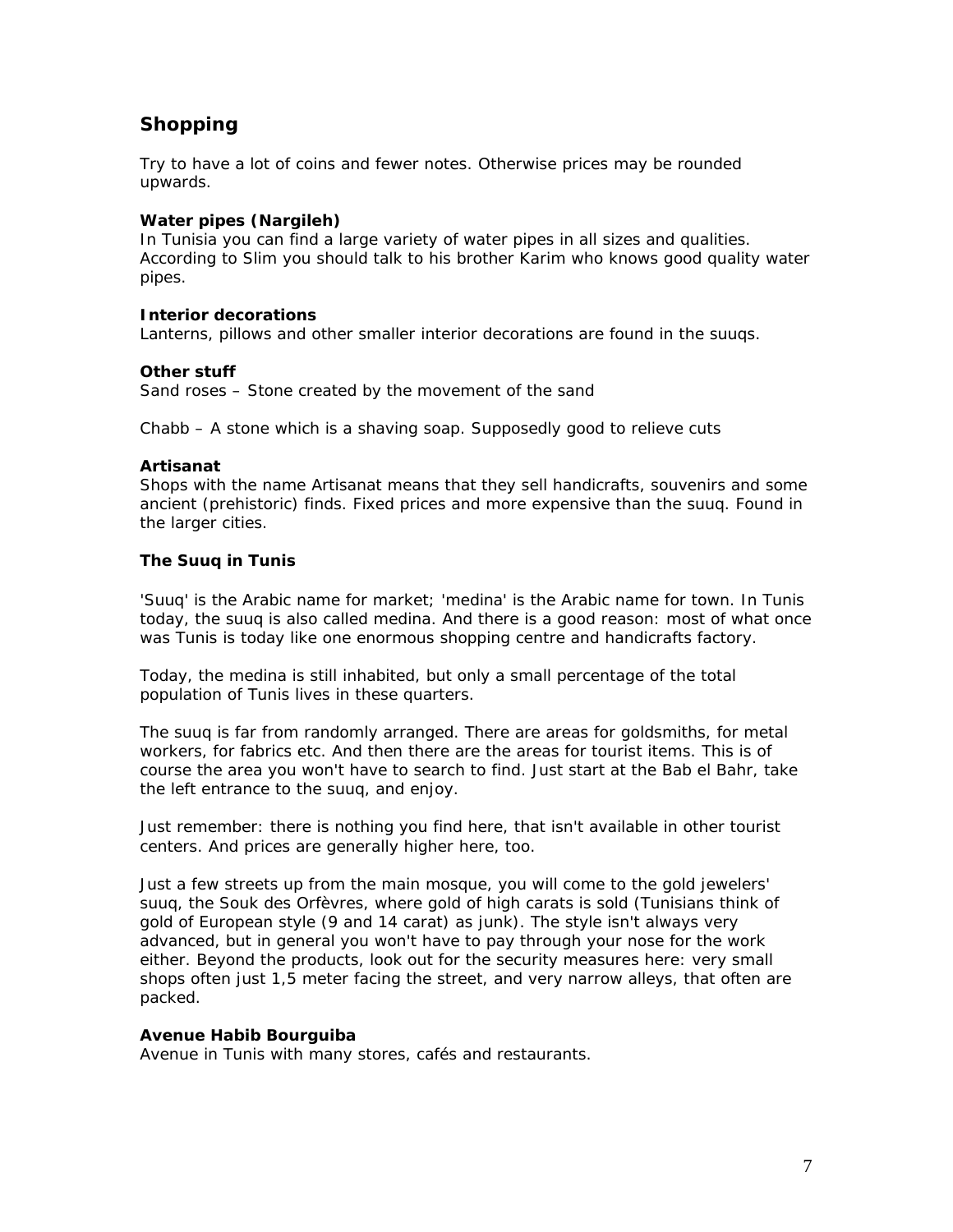## <span id="page-7-0"></span>**Excursions and activities**

### **Thalassospa**

Spa treatments. Alga treatments, massages, beauty treatments and different baths for weigh loss and general wellbeing. Most tourist places have these facilities.

### **Hammam**

Hammams are Arabic bathhouses. Steam-, cold- and warm water pools. Heavyhanded massage. In traditional hammans women are welcome during the day and men during the night.

### **Visit a barber**

For men a visit to the barber can be nice. You will be shaved, washed, have your eyebrows trimmed. Not done with tweezers, instead done with sewing thread.

### **Desert Safari**

Take a trip to the Sahara, usually a 2-3 day tour.

### **Carthage**

The ruins of Carthage. Roman ruins. A UNESCO World Heritage List site.

### **Matmata**

South of Tunis there is a Berber village called Matmata. The Berbers live in man made caves since thousands of years. Underground houses dated as far back as 500 bc.

### **El Jem**

Roman ruins. One of the world's largest amphitheaters from 200 ad is found here.

### **Other**

Ride a camel Try nargileh (water pipe) Jetski (at the beach) Diving (bring your diving certificate)



Sahara